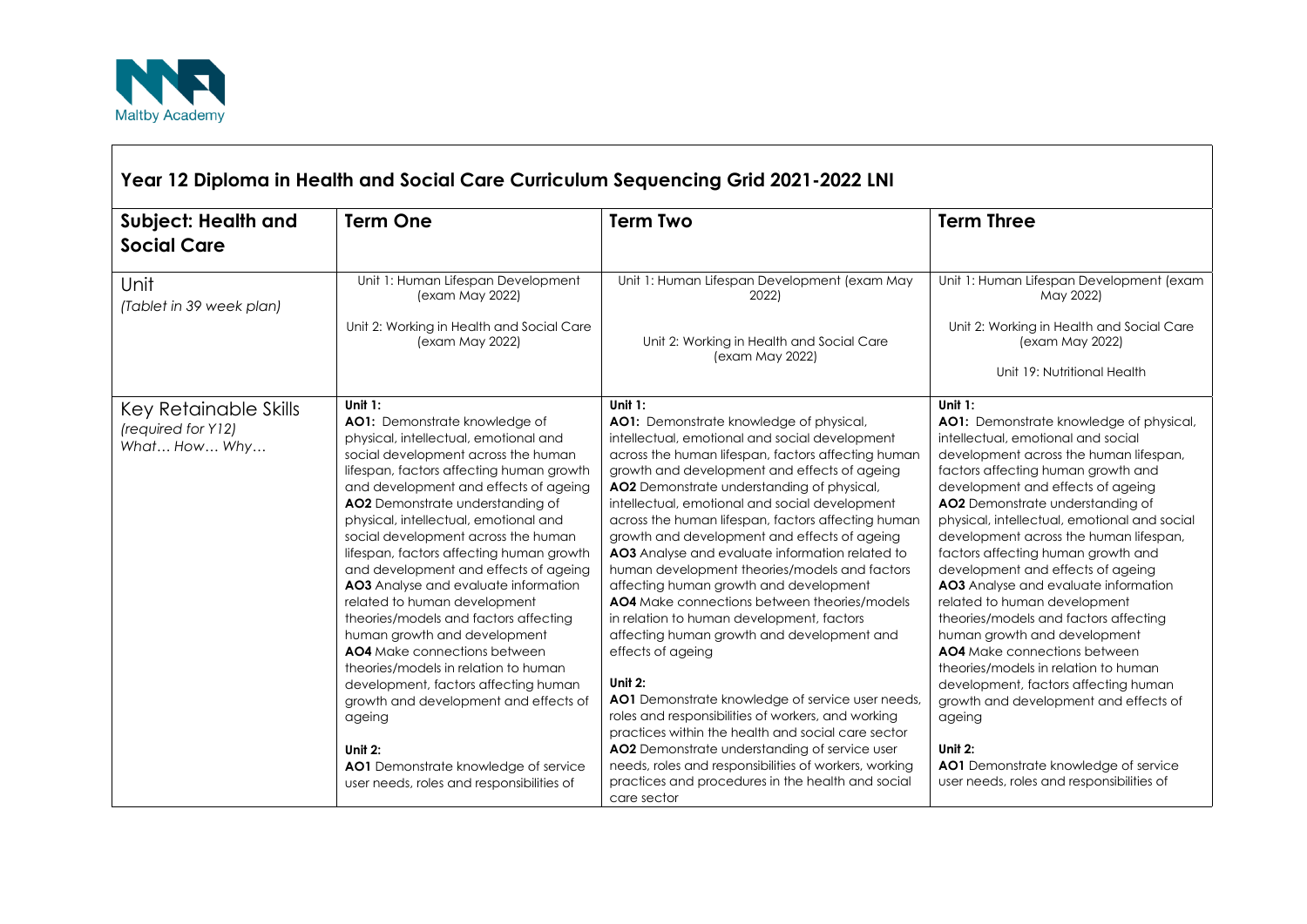

|                                                                   | workers, and working practices within<br>the health and social care sector<br>AO2 Demonstrate understanding of<br>service user needs, roles and<br>responsibilities of workers, working<br>practices and procedures in the health<br>and social care sector<br>AO3 Analyse and evaluate information<br>related to the roles and responsibilities of<br>health and social care workers and<br>organisations and how workers and<br>organisations are monitored and<br>regulated<br>AO4 Make connections between the<br>roles and responsibilities of health and<br>social care workers and organisations,<br>how workers and organisations are<br>monitored and regulated and how<br>multidisciplinary teams work together to<br>meet service user needs | AO3 Analyse and evaluate information related to<br>the roles and responsibilities of health and social<br>care workers and organisations and how workers<br>and organisations are monitored and regulated<br>AO4 Make connections between the roles and<br>responsibilities of health and social care workers<br>and organisations, how workers and organisations<br>are monitored and regulated and how<br>multidisciplinary teams work together to meet<br>service user needs | workers, and working practices within the<br>health and social care sector<br>AO2 Demonstrate understanding of service<br>user needs, roles and responsibilities of<br>workers, working practices and procedures<br>in the health and social care sector<br>AO3 Analyse and evaluate information<br>related to the roles and responsibilities of<br>health and social care workers and<br>organisations and how workers and<br>organisations are monitored and regulated<br>AO4 Make connections between the roles<br>and responsibilities of health and social<br>care workers and organisations, how<br>workers and organisations are monitored<br>and regulated and how multidisciplinary<br>teams work together to meet service user<br>needs<br>Unit 19: LAB - Examine factors affecting |
|-------------------------------------------------------------------|---------------------------------------------------------------------------------------------------------------------------------------------------------------------------------------------------------------------------------------------------------------------------------------------------------------------------------------------------------------------------------------------------------------------------------------------------------------------------------------------------------------------------------------------------------------------------------------------------------------------------------------------------------------------------------------------------------------------------------------------------------|---------------------------------------------------------------------------------------------------------------------------------------------------------------------------------------------------------------------------------------------------------------------------------------------------------------------------------------------------------------------------------------------------------------------------------------------------------------------------------|-----------------------------------------------------------------------------------------------------------------------------------------------------------------------------------------------------------------------------------------------------------------------------------------------------------------------------------------------------------------------------------------------------------------------------------------------------------------------------------------------------------------------------------------------------------------------------------------------------------------------------------------------------------------------------------------------------------------------------------------------------------------------------------------------|
| Key Retainable<br>Knowledge<br>(required for Y12)<br>What How Why | -Physical development across the life<br>stages<br>-Intellectual development across the life<br>stages<br>-Emotional development across the life<br>stages<br>-Social development across the life<br>stages<br>-Specific responsibilities of people who<br>work in health and social care<br>-Monitoring the work of people who work<br>in health and social care settings.                                                                                                                                                                                                                                                                                                                                                                             | -Physical development across the life stages<br>-Intellectual development across the life stages<br>-Emotional development across the life stages<br>-Social development across the life stages<br>-Specific responsibilities of people who work in<br>health and social care<br>-Monitoring the work of people who work in health<br>and social care settings.                                                                                                                 | dietary intake and nutritional health<br>-Physical development across the life stages<br>-Intellectual development across the life<br>stages<br>-Emotional development across the life<br>stages<br>-Social development across the life stages<br>-Specific responsibilities of people who work<br>in health and social care<br>-Monitoring the work of people who work in<br>health and social care settings.<br>- Revision of all key retainable skills from<br>throughout term one and term two.<br>-Dietary needs of individuals<br>-Factors affecting nutritional health<br>-Factors affecting dietary intake                                                                                                                                                                            |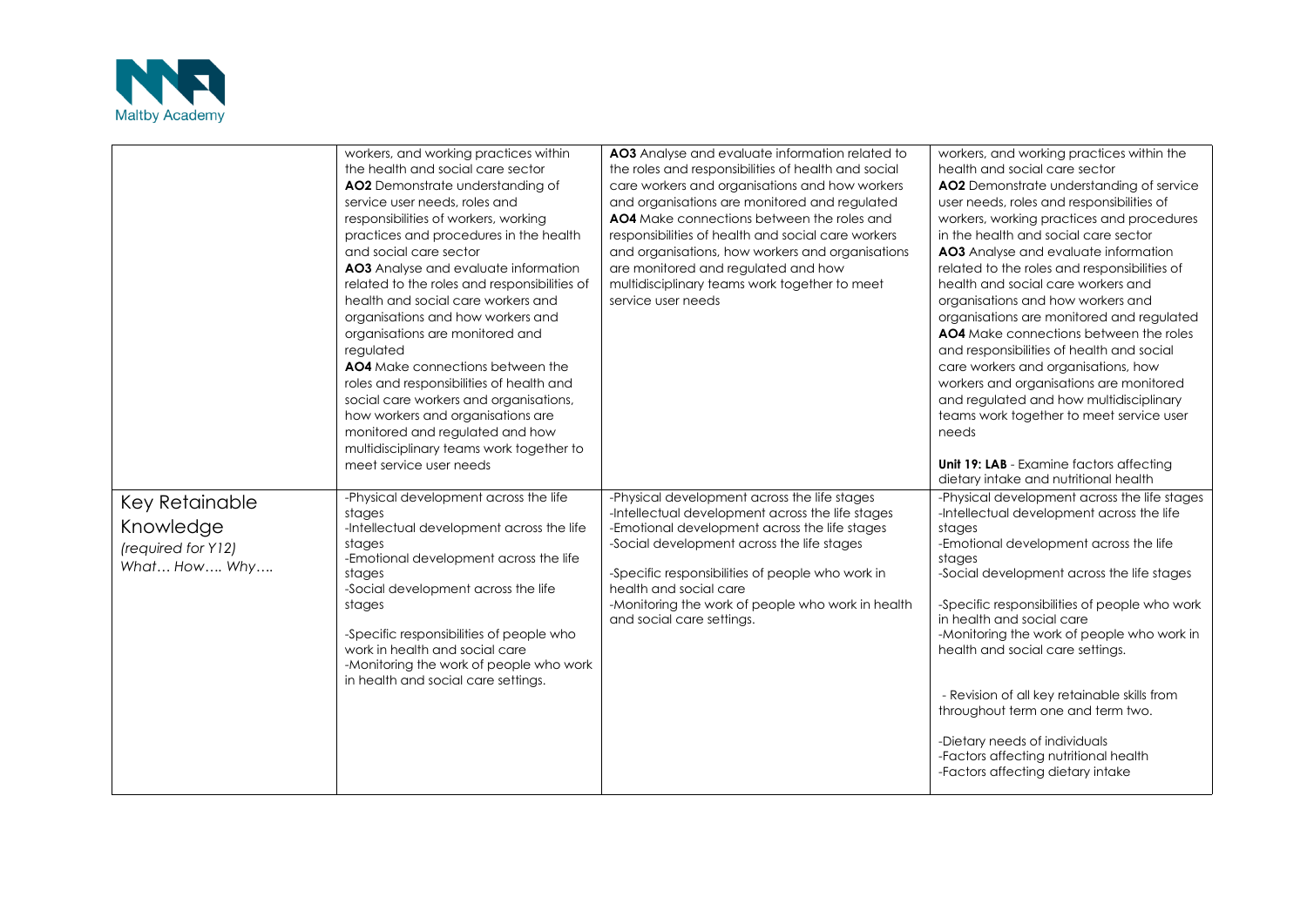

| Key Technical             | -Growth and development                  | - Growth and development                            | Revision of all key technical vocabulary |
|---------------------------|------------------------------------------|-----------------------------------------------------|------------------------------------------|
|                           | -Infancy                                 | -Infancy                                            | from throughout term one and term two.   |
| Vocabulary                | -Fine motor skills                       | -Fine motor skills                                  | Growth and development                   |
| To be modelled and        | -Gross motor skills                      | -Gross motor skills                                 | -Infancy                                 |
|                           | -Early Childhood                         | -Early Childhood                                    | -Fine motor skills                       |
| deliberately practiced in | -Adolescence                             | -Adolescence                                        | -Gross motor skills                      |
| context.                  | -Puberty                                 | -Puberty                                            | -Early Childhood                         |
|                           | -Primary and secondary sexual            | -Primary and secondary sexual characteristics       | -Adolescence                             |
|                           | characteristics                          | -Early adulthood                                    | -Puberty                                 |
|                           | -Early adulthood                         | -Perimenopause                                      | -Primary and secondary sexual            |
|                           | -Perimenopause                           | -Middle adulthood                                   | characteristics                          |
|                           | -Middle adulthood                        | -Menopause                                          | -Early adulthood                         |
|                           | -Menopause                               | -Later adulthood                                    | -Perimenopause                           |
|                           | -Later adulthood                         | -Ageing                                             | -Middle adulthood                        |
|                           | -Ageing                                  | -Equality                                           | -Menopause                               |
|                           | -Equality                                | Diversity                                           | -Later adulthood                         |
|                           | Diversity                                | Discrimination                                      | -Ageing                                  |
|                           | Discrimination                           | Skills                                              | -Equality                                |
|                           | Skills                                   | Attributes                                          | Diversity                                |
|                           | Attributes                               | Empathy                                             | Discrimination                           |
|                           | Empathy                                  | Ethical issues                                      | <b>Skills</b>                            |
|                           | Ethical issues                           | Ethical approaches                                  | Attributes                               |
|                           | Ethical approaches                       | Legislation                                         | Empathy                                  |
|                           | Legislation                              | Guidance                                            | <b>Ethical issues</b>                    |
|                           | Guidance                                 | Conflict of interest                                | Ethical approaches                       |
|                           | Conflict of interest                     | <b>Balancing resources</b>                          | Legislation                              |
|                           | <b>Balancing resources</b>               | Minimising risk                                     | Guidance                                 |
|                           | Minimising risk                          | Doctors                                             | Conflict of interest                     |
|                           | Doctors                                  | <b>Nurses</b>                                       | <b>Balancing resources</b>               |
|                           | <b>Nurses</b>                            | Midwives                                            | Minimising risk                          |
|                           | <b>Midwives</b>                          | <b>Healthcare Assistants</b>                        | <b>Doctors</b>                           |
|                           | <b>Healthcare Assistants</b>             | Social Workers                                      | <b>Nurses</b>                            |
|                           | Social Workers                           | Occupational Therapists                             | Midwives                                 |
|                           | Occupational Therapists                  | Youth Workers                                       | <b>Healthcare Assistants</b>             |
|                           | Youth Workers                            | Care managers/assistants                            | Social Workers                           |
|                           | Care managers/assistants                 | <b>Support Workers</b>                              | Occupational Therapists                  |
|                           | <b>Support Workers</b>                   | Care Values                                         | Youth Workers                            |
|                           | Care Values                              | Empowerment                                         | Care managers/assistants                 |
|                           | Empowerment                              | Anti-discriminatory practice                        | <b>Support Workers</b>                   |
|                           | Anti-discriminatory practice             | Promoting anti discriminatory practice -challenging | <b>Care Values</b>                       |
|                           | Promoting anti discriminatory practice - | discrimination & adapting care                      | Empowerment                              |
|                           | challenging discrimination & adapting    | Public sector                                       | Anti-discriminatory practice             |
|                           | care                                     | <b>NHS</b>                                          |                                          |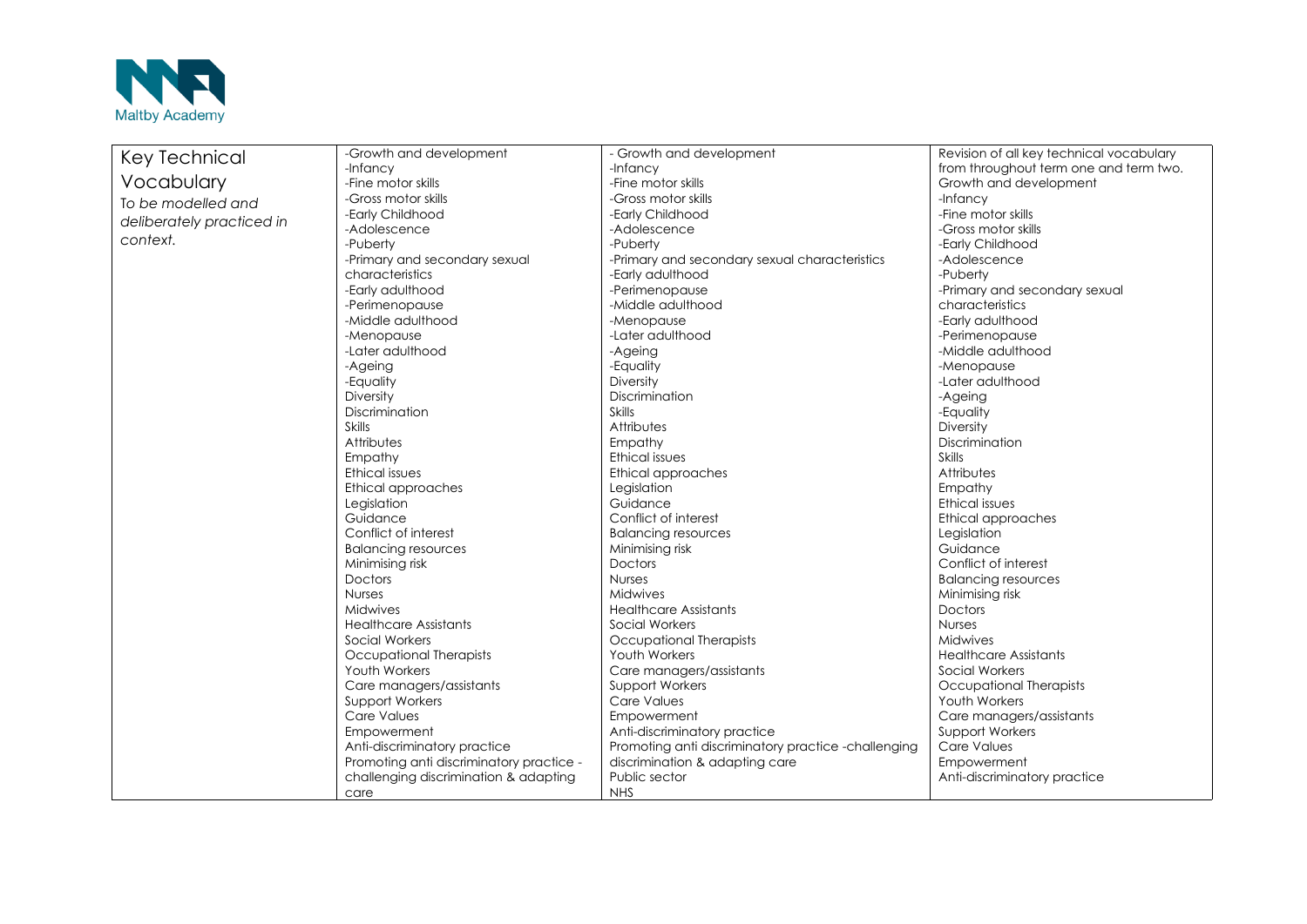

| Public sector            | Accessibility            | Promoting anti discriminatory practice -                                                                                                                             |
|--------------------------|--------------------------|----------------------------------------------------------------------------------------------------------------------------------------------------------------------|
| <b>NHS</b>               | Publicly funded          | challenging discrimination & adapting care                                                                                                                           |
| Accessibility            | Private sector           | Public sector                                                                                                                                                        |
| Publicly funded          | Voluntary sector         | <b>NHS</b>                                                                                                                                                           |
| Private sector           | Accessibility            | Accessibility                                                                                                                                                        |
| Voluntary sector         | Privately funded         | Publicly funded                                                                                                                                                      |
| Accessibility            | Charitable organisations | Private sector                                                                                                                                                       |
| Privately funded         | Hospital                 | Voluntary sector                                                                                                                                                     |
| Charitable organisations | Departments              | Accessibility                                                                                                                                                        |
| Hospital                 | Professionals            | Privately funded                                                                                                                                                     |
| Departments              | Services                 | Charitable organisations                                                                                                                                             |
| Professionals            | In patient               | Hospital                                                                                                                                                             |
| Services                 | Day care unit            | Departments                                                                                                                                                          |
| In patient               | <b>Departments</b>       | Professionals                                                                                                                                                        |
| Day care unit            | Professionals            | Services                                                                                                                                                             |
| Departments              | Services                 | In patient                                                                                                                                                           |
| Professionals            | Out patient              | Day care unit                                                                                                                                                        |
| Services                 | Hospice                  | <b>Departments</b>                                                                                                                                                   |
| Out patient              | Palliative care          | Professionals                                                                                                                                                        |
| Hospice                  | Care plan                | Services                                                                                                                                                             |
| Palliative care          | Residential care         | Out patient                                                                                                                                                          |
| Care plan                | Nursing care             | Hospice                                                                                                                                                              |
| Residential care         | Care assistant           | Palliative care                                                                                                                                                      |
| Nursing care             | Domiciliary care         | Care plan                                                                                                                                                            |
| Care assistant           | <b>District nurses</b>   | Residential care                                                                                                                                                     |
| Domiciliary care         | Healthcare assistant     | Nursing care                                                                                                                                                         |
| <b>District nurses</b>   | Care assistant           | Care assistant                                                                                                                                                       |
| Healthcare assistant     |                          | Domiciliary care                                                                                                                                                     |
| Care assistant           |                          | <b>District nurses</b>                                                                                                                                               |
|                          |                          | Healthcare assistant                                                                                                                                                 |
|                          |                          | Care assistant                                                                                                                                                       |
|                          |                          |                                                                                                                                                                      |
|                          |                          |                                                                                                                                                                      |
|                          |                          |                                                                                                                                                                      |
|                          |                          |                                                                                                                                                                      |
|                          |                          |                                                                                                                                                                      |
|                          |                          |                                                                                                                                                                      |
|                          |                          |                                                                                                                                                                      |
|                          |                          |                                                                                                                                                                      |
|                          |                          |                                                                                                                                                                      |
|                          |                          |                                                                                                                                                                      |
|                          |                          |                                                                                                                                                                      |
|                          |                          | Factors affecting health<br>Nutrition<br>Dietary<br>Socioeconomic<br>Lifestyle<br>Culture<br>Healthy<br>Malnutrition<br>Canning<br>Pasteurisation<br>Ultra-high Temp |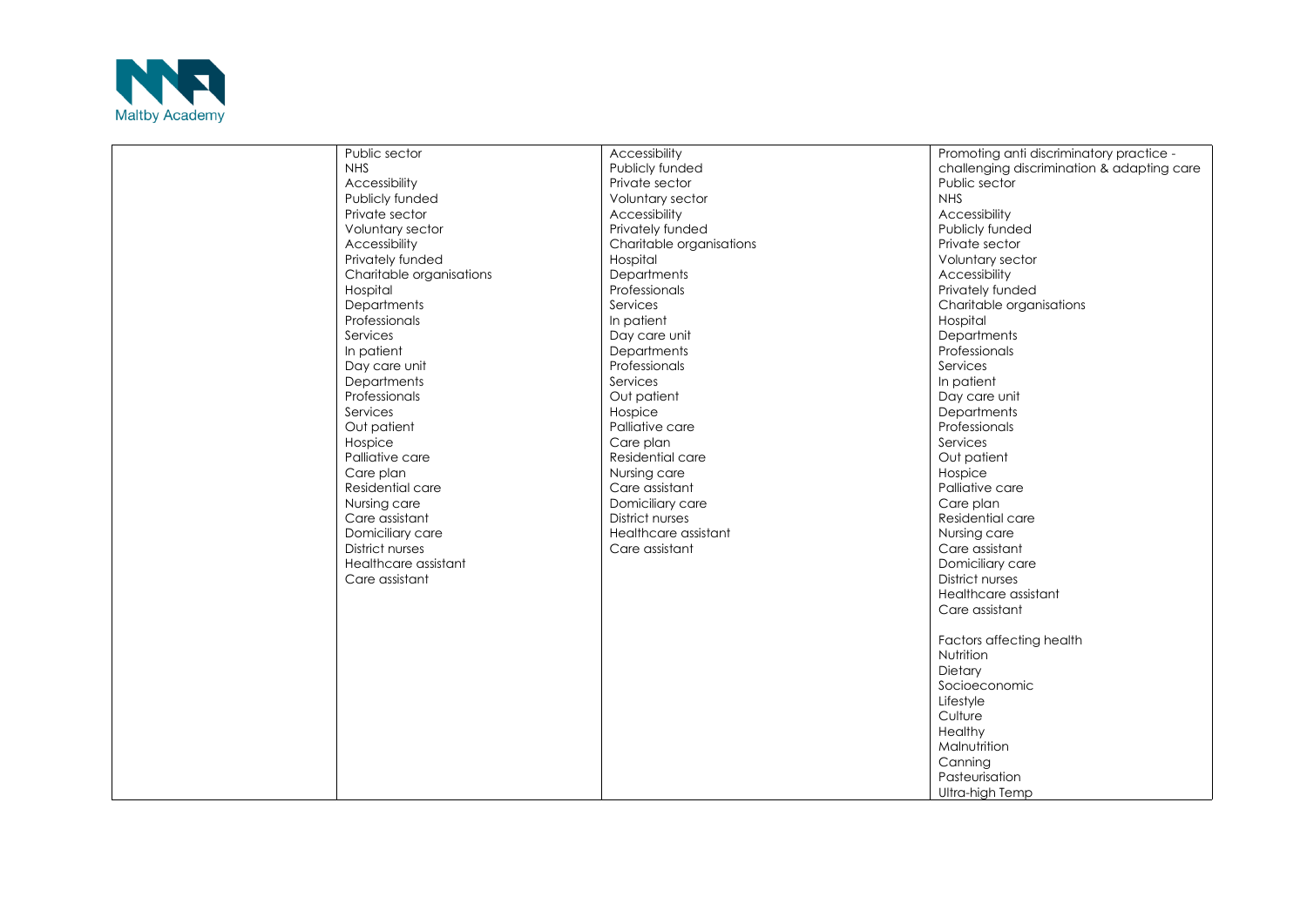

|                                |                                                                                                |                                                                                           | Vacuum packed<br>Freezing<br>Dietary reference<br><b>BMI</b><br>Iron |
|--------------------------------|------------------------------------------------------------------------------------------------|-------------------------------------------------------------------------------------------|----------------------------------------------------------------------|
|                                |                                                                                                |                                                                                           | Sodium<br>Water                                                      |
|                                |                                                                                                |                                                                                           | Fibre<br>Nutritional deficiencies                                    |
|                                |                                                                                                |                                                                                           |                                                                      |
| Opportunities for              | NHS website<br><b>BTEC National Health and Social Care student textbook</b>                    |                                                                                           |                                                                      |
| reading                        | Revise BTEC National Health and Social Care Revision Guide and workbook                        |                                                                                           |                                                                      |
|                                | www.hpc-uk.org                                                                                 | https://www.bartleby.com/essay/How-Anti-Discriminatory-Practice-is-Promoted-in-F3J3K6RJVJ |                                                                      |
|                                | www.hscic.gov.uk                                                                               |                                                                                           |                                                                      |
|                                | www.cqc.org.uk/content/help-advice                                                             |                                                                                           |                                                                      |
|                                | www.gov.uk<br>https://spearheadelearning.com/equality-and-diversity-in-health-and-social-care/ |                                                                                           |                                                                      |
|                                | The Health and Care Professions Council (HPC) www.hpc-uk.org                                   |                                                                                           |                                                                      |
|                                | <b>NHS Digital</b>                                                                             |                                                                                           |                                                                      |
|                                | https://digital.nhs.uk                                                                         |                                                                                           |                                                                      |
|                                | Data protection Act - Policy in HSC<br>NMC article ' What do we do?                            |                                                                                           |                                                                      |
|                                | Example OFSTED & CQC reports                                                                   |                                                                                           |                                                                      |
|                                | Article - 'Care at Rotherham Hospital'                                                         |                                                                                           |                                                                      |
|                                | Article - 'Hospice or home care?'<br>Leaflet 'What do the NMC do?'                             |                                                                                           |                                                                      |
|                                | Example safeguarding policy in a school                                                        |                                                                                           |                                                                      |
|                                | Article 'Winterbourne view'                                                                    |                                                                                           |                                                                      |
|                                | Panorama documentary (2014)                                                                    |                                                                                           |                                                                      |
|                                | NHS and NICE research publications                                                             |                                                                                           |                                                                      |
|                                | Public health policies<br>Eatwell guide                                                        |                                                                                           |                                                                      |
| <b>Developing Cultural</b>     | Applying the essential skills and knowledge to case studies/celebrities/authentic contexts.    |                                                                                           |                                                                      |
| Capital                        |                                                                                                |                                                                                           |                                                                      |
| Essential knowledge and skills |                                                                                                |                                                                                           |                                                                      |
| of educated citizens.          |                                                                                                |                                                                                           |                                                                      |